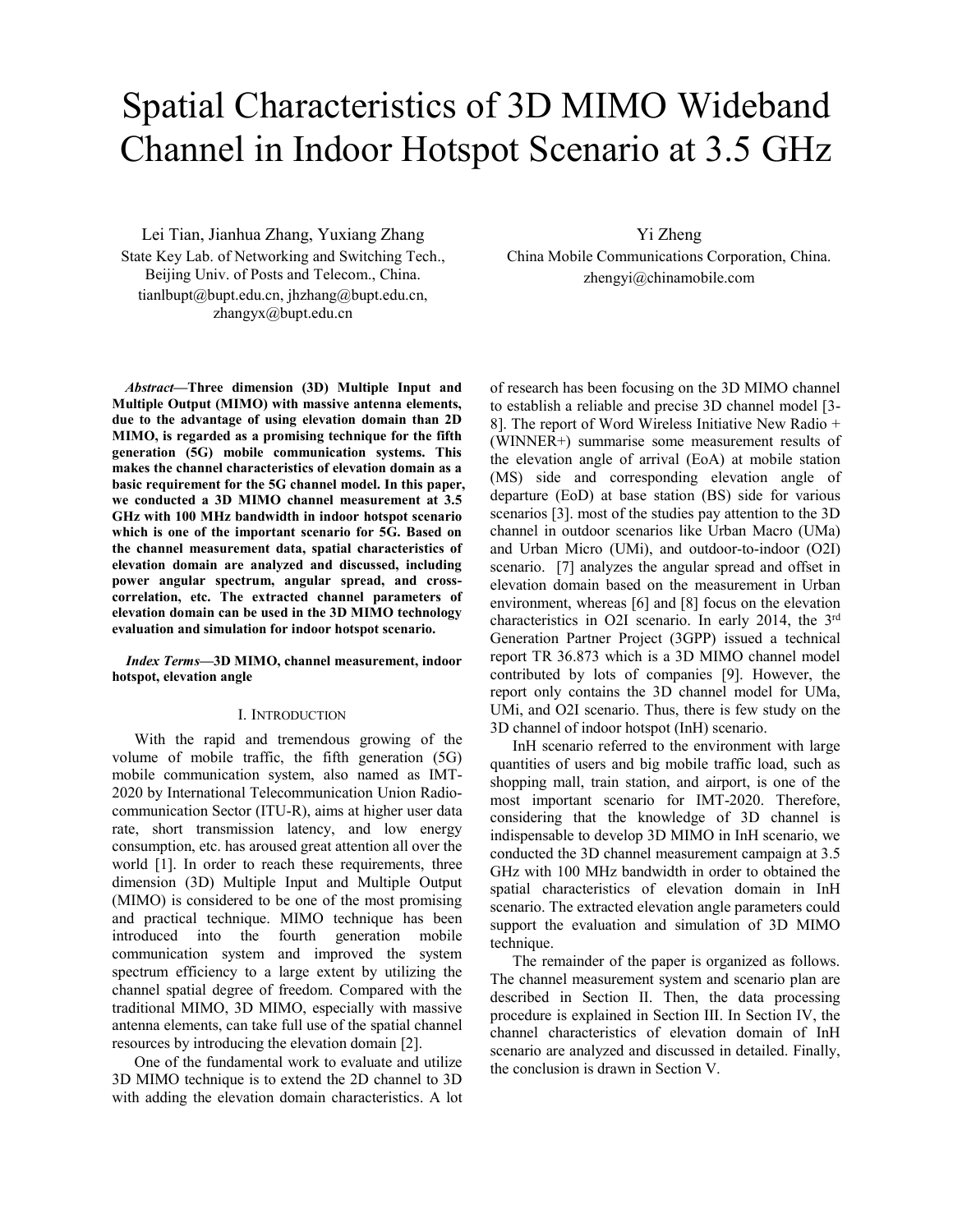#### II. CHANNEL MEASUREMENT DESCRIPTION

#### *A. Measurement System*

The measurement campaign was conducted at a center frequency of 3.5 GHz with 100MHz bandwidth by using the Elektrobit Propsound channel sounder [10]. An auto-swicthing unit is equipped both at transimtter (Tx) and receiver (Rx) to control the periotic pseudo random (PN) binary signal transmitting between the Tx and Rx antenna paris in a time division multiplexing mode. One time period in which all the sub-channels are sounded once is regarded as a measurement cycle (snapshot).



Fig. 1. Antenna arrays used at Tx (UPA) and Rx (ODA).

3D antenna arrays are chosen to capture the 3D channel responses. A uniform planr array (UPA) is applied at Tx, whereas a omni-directional antenna array is utilized at Rx. As illustrated in Fig.1, the UPA consists of totally 16 antenna patches which are placed uniformly in a  $4 \times 4$  square. Each antenna patch is a dual-polarized antenna connected with two antenna ports. The ODA has 28 antenna patches 24 of which are arranged in 8 adjacent sides with 3 in each side, 4 or which are on the top. The detailed antenna specification and system configuration are listed in Table I.

| <b>Configuration Item</b>   |            | Value                   |                          |  |
|-----------------------------|------------|-------------------------|--------------------------|--|
| Antenna type of Tx / Rx     |            | <b>UPA</b>              | <b>ODA</b>               |  |
| Number of antenna elements  |            | 32                      | 56                       |  |
| Polarization                |            | $±45^\circ$             | $\pm 45^\circ$           |  |
| Angular range<br>of antenna | Horizontal | $-70^\circ$ $-10^\circ$ | $-180^\circ - 1100$      |  |
|                             | Vertical   | $-70^\circ$ $-10^\circ$ | $-70^\circ$ $-120^\circ$ |  |
| Center frequency            |            | 3.5 GHz                 |                          |  |
| Bandwidth                   |            | 100 MHz                 |                          |  |
| Length of PN code           |            | 255                     |                          |  |
| Tx power                    |            | 33 dBm                  |                          |  |

TABLE I. ANTENNA SPECIFICATION AND SYSTEM CONFIGURATION

### *B. Measurement scenario*

The InH scenario is selected in the hall of the third teaching building of Beijing University of Posts and Telecommunications. Fig. 2 shows the layout of the InH measurement area. The Tx regarded as base station (BS), marked by the red triangle, is located in the center of the lobby of the first floor with the antenna height of 2.61 m.

The Rx antenna with the height of 1.7 m is set up on a trolley. The Rx represented by mobile station (MS) are marked by yellow and gray triangles for line-of-sight (LoS) and non-line-of-sight (NLoS), respectively. A total of 60 Rx locations are selected, and 500 snapshots are collected at each Rx location.



Fig. 2. Measurement plan of InH scenario.

## III. DATA PROCESSING

After the field channel measurement, channel impuls responses (CIRs) are firstly be calculated from the raw channel data. It is assumed that the number of Tx and Rx antenna elements are *M* and *N* , respectively. Then, the number of sub-channel is  $M \times N$ , which is  $32 \times 56$ in our measurement.

### *A. SAGE Algorithm*

After we obtain CIRs, the space alternative generalized expectation maximization (SAGE) algorithm is utilized to extract the multi-path channel parameters due to its high precision and low computaion complexity [11][12]. The SAGE algorithm provides a joint estimation parameter set of the *l* th path, which can be written as

$$
\eta_l = \left\{ \mathbf{A}_l, \tau_l, \phi_{rx,l}, \theta_{rx,l}, \phi_{tx,l}, \theta_{tx,l}, \mathcal{V}_l \right\}, \quad l = 1, \cdots \tag{1}
$$

The  $A_l$ ,  $\tau_l$ , and  $\nu_l$  denote the complex polarization matrix, propagation delay, and doppler shift of the *l* th path. Especially,  $\phi_{rx,l}$  and  $\theta_{rx,l}$  represent the azimuth and elevation angles of arrival at Rx side, whereas  $\phi_{\alpha,l}$  and  $\theta_{\alpha,l}$  are the corresponding angles of departure at Tx side. *L* is the maximum number of resolvable path to be estimated. It is empirically set to 120, which gauratees that the paths with the strongest power can be extracted from the measurement data.

## *B. Power Angular Spectrum*

As we have obtained the parameter set of each path, the power of each path can be calculated by

$$
P_{l} = \sum_{p_{1}=1}^{2} \sum_{p_{2}=1}^{2} \left| \alpha_{l, p_{1}, p_{2}} \right|^{2}, \qquad (2)
$$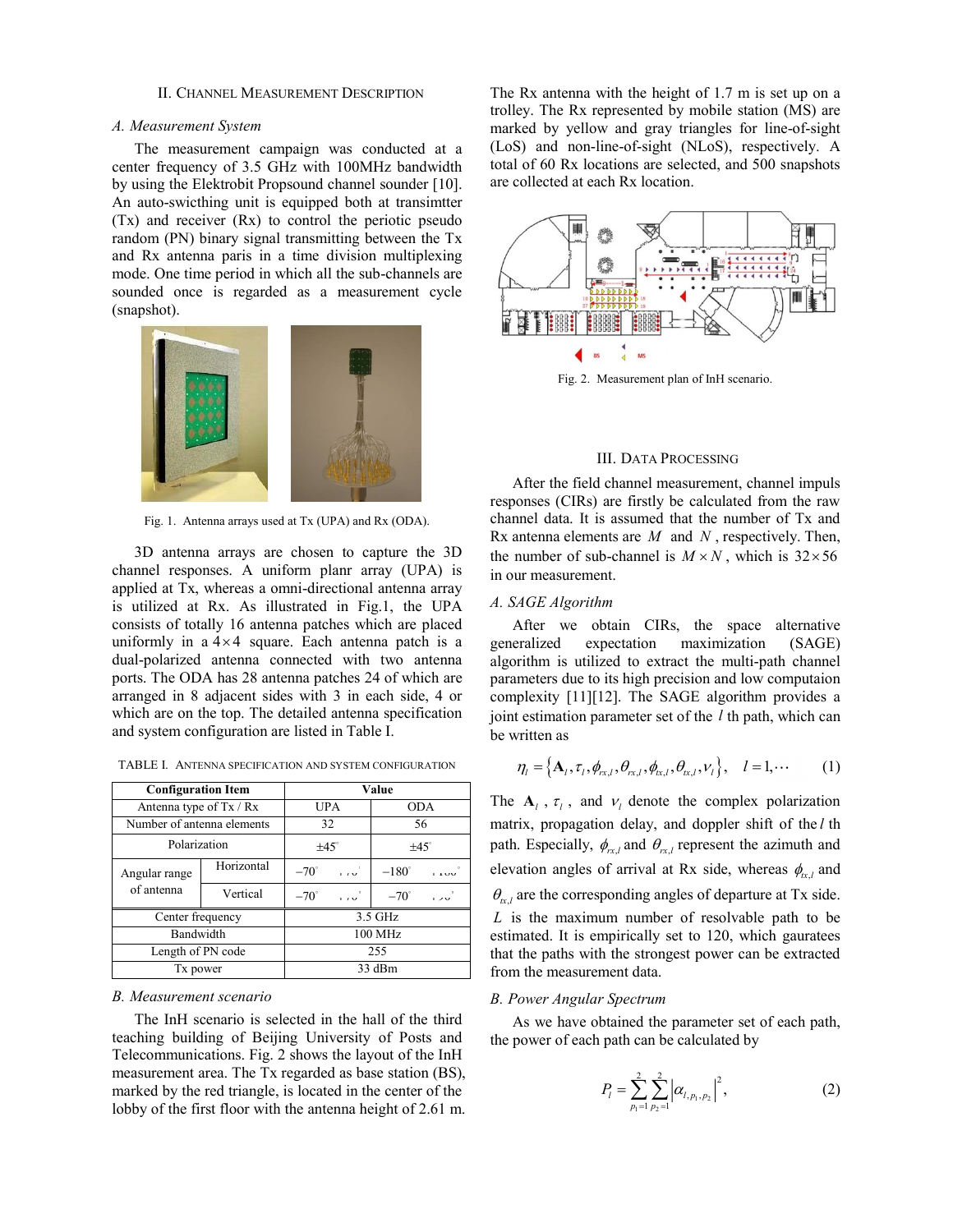where  $\alpha_{l, p_1, p_2}$  is the polarization coefficient in  $A_l$ . Then the power angular spectrum (PAS) is written as

$$
f(\varphi) = \sum_{l=1}^{L} \delta(\varphi - \varphi_l) P_l,
$$
 (3)

where  $\varphi_l$  could be  $\phi_{rx,l}$ ,  $\theta_{rx,l}$ ,  $\phi_{tx,l}$  or  $\theta_{rx,l}$ . Then the PAS of AoA, EoA, AoD, or EoD can be obtained correspondingly. In this paper, we mainly focuse on the PAS of elevation angle. Generally, Laplacian distribution is used to fit the elevation angle PAS, whose prorability distribution function is given as

$$
f(x) = \frac{1}{\sqrt{2}\sigma} \exp\left(-\frac{\sqrt{2}}{\sigma}|x - \mu|\right),\tag{4}
$$

where  $\mu$  and  $\sigma$  denotes the mean and standard deviation of Laplacian distribution, respectively.

## *C. Anglular Spread*

Root-mean-square angular spread (rms AS) is an important parameter to characterize the dispersion in spatial domain of multi-path components. It is the second central moment of PAS. In order to avoid the angle ambuguity, the circular anglular spread (CAS) is often used and can be calculated by

$$
\sigma_{\text{CAS}} = \min_{\Delta} \sigma_{\text{AS}} \left( \Delta \right) = \min_{\Delta} \sqrt{\frac{\sum_{l=1}^{L} (\varphi_l \left( \Delta \right) - \mu \left( \Delta \right))^2 P_l}{\sum_{l=1}^{L} P_l}}, \quad (5)
$$

where  $\varphi_l(\Delta) = \varphi_l + \Delta$  represent the shifted angle with certain angular shift of  $\Delta$ .  $\mu(\Delta)$  are defined as

$$
\mu(\Delta) = \frac{\sum_{l=1}^{L} \varphi_l(\Delta) P_l}{\sum_{l=1}^{L} P_l}.
$$
\n(6)

It should be noted that both  $\varphi_i(\Delta)$  in (6) and  $\varphi$ <sub>l</sub>  $(\Delta) - \mu(\Delta)$  in (10) are normlized according to

$$
\beta = \begin{cases} 2\pi + \beta, & \text{if } \beta < -\pi \\ \beta, & \text{if } |\beta| \le \pi \\ 2\pi - \beta, & \text{if } \beta > \pi \end{cases}
$$
 (7)

### *D. Cross-correlation of parameters*

As the elevation angle is introduced to the channel model, the cross-correlations of elevation angle with other channel parameters including shadow fading (SF), Ricean K factor, delay spread (DS), and azimuth angular spread of departure and arrival (ASD, ASA) are required. The cross-correlation coefficient of two channel parameters *X* and *Y* can be calculated by

$$
\rho_{XY} = \frac{\mathrm{E}\big((X - \mathrm{E}(X))(Y - \mathrm{E}(Y))\big)}{\sigma_X^2 \sigma_Y^2},\tag{8}
$$

where  $\sigma_X^2$  and  $\sigma_Y^2$  dontes the variance of X and Y, respectively.

## IV. RESULTS AND ANALYSIS

## *A. PAS of Elevation Angle*

The PASs of EoD and EoA for LoS and NloS cases are illustrated in Fig. 3. It can be observed that The elevation angle is fitted by the Laplacian distribution well. It shows the same with the elevation angle distribution of UMa and UMi defined in [9].

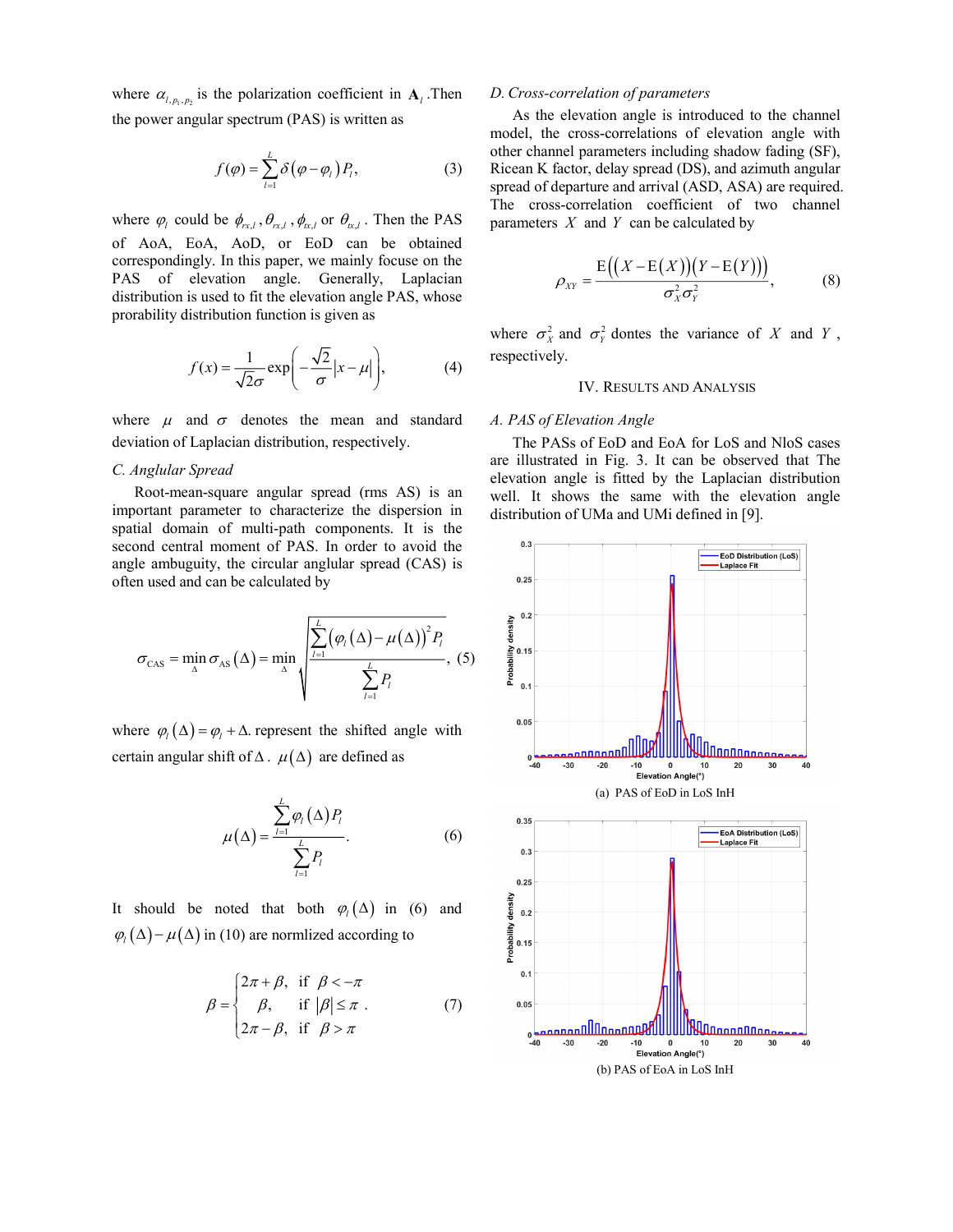

*B. Elevation Angular Spread*



Fig. 4. Lognormal fit for ESD and ESA distribution in LoS InH.



Fig. 5. Lognormal fit for ESD and ESA distribution in NLoS InH.

Fig. 4 and 5 shows the distribution of ESD and ESA in LoS and NLoS cases, respectively. Lognormal distribution is used and found to fit the distribution of ESD and ESA well. The same distribution is also used for DS, ASA, and ASD distribution fitting in [9]. The mean value and standard deviation of the ESD and ESA distribution is given in Table II. The mean ESD in NloS case is larger than that in LoS case. So is the mean ESA. However, the difference of ESD or ESA between LoS and NloS is silight. This reflects the elevation angle can be restricted to some extent by the floor and ceiling in the indoor environment. Comparing the results of indoor office in [3] with the measured results, we can further demonstrate the conclusion that the elevation angular sparead could decrease with the indoor space becoming smaller.

| <b>Angular Spread</b>                            |                      |          | <b>Indoor Hotspot</b> |             |
|--------------------------------------------------|----------------------|----------|-----------------------|-------------|
|                                                  |                      |          | LoS                   | <b>NLoS</b> |
| Measured InH                                     | <b>ESD</b>           | $\mu$    | 1.02                  | 1.08        |
|                                                  | $log_{10}([degree])$ | $\sigma$ | 0.41                  | 0.36        |
|                                                  | <b>ESA</b>           | $\mu$    | 1.22                  | 1.26        |
|                                                  | $log_{10}([degree])$ | $\sigma$ | 0.23                  | 0.67        |
| $WINNER +$<br>Indoor Office<br>$\lceil 3 \rceil$ | <b>ESD</b>           | $\mu$    | 0.88                  | 1.06        |
|                                                  | $log_{10}([degree])$ | $\sigma$ | 0.31                  | 0.21        |
|                                                  | ESA                  | $\mu$    | 0.94                  | 1.10        |
|                                                  | $log_{10}([degree])$ | σ        | 0.26                  | 0.17        |

TABLE II. ESD AND ESA STATISTICS IN LOS/NLOS INH SCENARIO

# *C. Cross-correlation of channel parameters*

Except for distribution of elevation angle and elevation angular spread, the cross-correlation is also needed when generating the 3D channel model. Table III gives out the cross-correlation of elevation angle with other important channel parameters both in LoS and NLoS case. It can be seen from Table I that the ESD is generally higher correlated with ASD than with other parameters both in LoS and NLoS cases. The similar relation can also be found between ESA and ASA. This